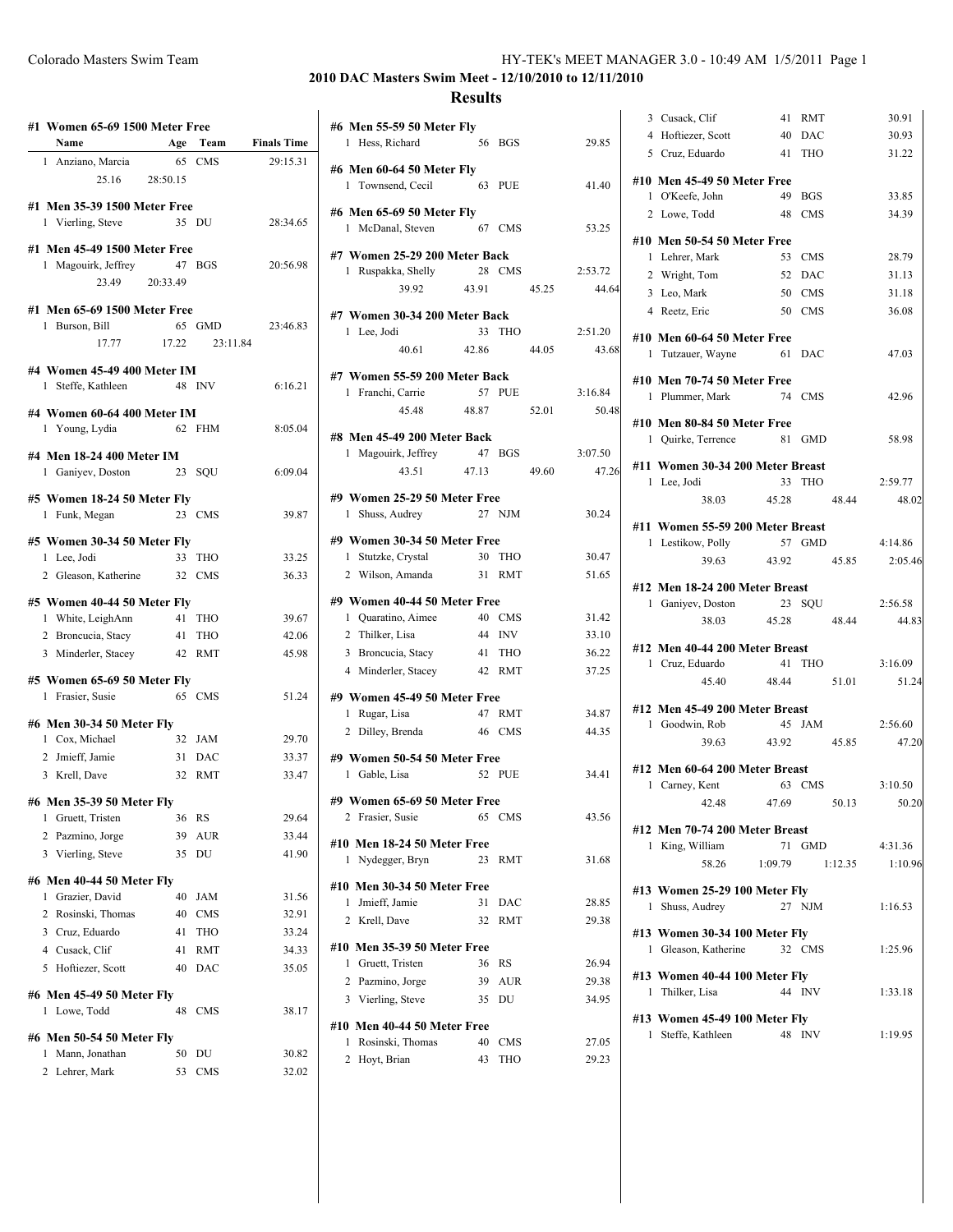| Colorado Masters Swim Team | HY-TEK's MEET MANAGER 3.0 - 10:49 AM 1/5/2011 Page 2 |  |
|----------------------------|------------------------------------------------------|--|
|----------------------------|------------------------------------------------------|--|

# **2010 DAC Masters Swim Meet - 12/10/2010 to 12/11/2010 Results**

|   | #13 Women 60-64 100 Meter Fly<br>1 Young, Lydia               | 62     | <b>FHM</b> |       | 1:48.29 |
|---|---------------------------------------------------------------|--------|------------|-------|---------|
|   |                                                               |        |            |       |         |
|   | #14 Men 30-34 100 Meter Fly<br>1 Cox, Michael                 |        | $32$ JAM   |       | 1:07.58 |
|   | #14 Men 40-44 100 Meter Fly                                   |        |            |       |         |
|   | 1 Meyer, Jay                                                  |        | 41 CMS     |       | 1:22.04 |
|   | #14 Men 45-49 100 Meter Fly                                   |        |            |       |         |
|   | 1 Roush, Stephen                                              | 48 CMS |            |       | 1:19.14 |
|   | #14 Men 50-54 100 Meter Fly                                   |        |            |       |         |
|   | 1 Mann, Jonathan                                              | 50 DU  |            |       | 1:09.09 |
|   |                                                               |        |            |       |         |
|   | #14 Men 55-59 100 Meter Fly<br>1 Hess, Richard                |        | 56 BGS     |       | 1:11.99 |
|   |                                                               |        |            |       |         |
|   | #15 Women 18-24 200 Meter Free                                |        |            |       |         |
|   | 1 Funk, Megan                                                 | 23 CMS |            |       | 2:46.31 |
|   | 38.22                                                         | 41.62  |            | 43.39 | 43.0    |
|   | #15 Women 25-29 200 Meter Free                                |        |            |       |         |
|   | 1 Shuss, Audrey                                               |        | 27 NJM     |       | 2:33.94 |
|   | 36.43                                                         | 39.43  |            | 39.57 | 38.5    |
|   |                                                               |        |            |       |         |
|   | #15 Women 30-34 200 Meter Free<br>1 Gleason, Katherine 32 CMS |        |            |       | 2:56.33 |
|   | 39.10 44.21 47.25                                             |        |            |       | 45.7    |
|   |                                                               |        |            |       |         |
|   | #15 Women 50-54 200 Meter Free                                |        |            |       |         |
|   | 1 Gable, Lisa                                                 |        | 52 PUE     |       | 2:57.13 |
|   | 39.65                                                         | 44.65  |            | 46.21 | 46.6    |
|   | #15 Women 55-59 200 Meter Free                                |        |            |       |         |
|   | 1 Lestikow, Polly                                             | 57 GMD |            |       | 3:02.96 |
|   | 39.86 47.00                                                   |        |            | 48.72 | 47.3    |
|   | #15 Women 65-69 200 Meter Free                                |        |            |       |         |
|   | 1 Anziano, Marcia                                             |        | 65 CMS     |       | 3:35.23 |
|   | 48.02                                                         | 54.41  |            | 58.12 | 54.6    |
|   |                                                               |        |            |       |         |
|   | #16 Men 35-39 200 Meter Free                                  |        |            |       |         |
|   | 1 Pazmino, Jorge                                              | 39 AUR |            |       | 2:26.61 |
|   | 33.75 36.48                                                   |        |            | 38.28 | 38.1    |
|   | #16 Men 40-44 200 Meter Free                                  |        |            |       |         |
| 1 | Rosinski, Thomas                                              | 40     | <b>CMS</b> |       | 2:15.89 |
|   | 31.18                                                         | 35.44  |            | 35.23 | 34.0    |
| 2 | Hoftiezer, Scott                                              | 40     | DAC        |       | 2:32.07 |
|   | 34.91                                                         | 38.52  |            | 38.93 | 39.7    |
|   | #16 Men 45-49 200 Meter Free                                  |        |            |       |         |
|   | 1 Magouirk, Jeffrey                                           | 47     | <b>BGS</b> |       | 2:30.28 |
|   | 34.39                                                         | 38.11  |            | 39.57 | 38.2    |
| 2 | O'Keefe, John                                                 | 49     | <b>BGS</b> |       | 3:04.56 |
|   | 40.46                                                         | 44.44  |            | 47.23 | 52.4    |
|   |                                                               |        |            |       |         |
|   | #16 Men 50-54 200 Meter Free                                  |        |            |       |         |
|   | 1 Jenkins, Bill                                               | 53     | DAC        |       | 2:45.27 |
|   | 38.29                                                         | 42.44  |            | 44.02 | 40.5    |

43.08

38.51

45.77

46.62

47.38

54.68

38.10

34.04

39.71

38.21

 $52.43$ 

40.52

|   | #16 Men 60-64 200 Meter Free                     |                 |            |         |         |
|---|--------------------------------------------------|-----------------|------------|---------|---------|
|   | 1 Townsend, Cecil                                |                 | 63 PUE     |         | 2:44.59 |
|   | 38.60 42.21 42.68                                |                 |            |         | 41.10   |
|   | #16 Men 70-74 200 Meter Free                     |                 |            |         |         |
|   | 1 Plummer, Mark                                  |                 | 74 INV     |         | 3:37.21 |
|   | 48.09                                            | 54.77           |            | 57.05   | 57.30   |
|   | #17 Women 25-29 100 Meter Back                   |                 |            |         |         |
|   | 1 Ruspakka, Shelly                               | 28 CMS          |            |         | 1:16.34 |
|   | #17 Women 30-34 100 Meter Back                   |                 |            |         |         |
|   | 1 Stutzke, Crystal                               |                 | 30 THO     |         | 1:22.64 |
|   | 2 Wilson, Amanda                                 |                 | 31 RMT     |         | 2:25.10 |
|   | #17 Women 40-44 100 Meter Back                   |                 |            |         |         |
|   | 1 Quaratino, Aimee                               |                 | 40 CMS     |         | 1:22.31 |
|   | #17 Women 55-59 100 Meter Back                   |                 |            |         |         |
|   | 1 Franchi, Carrie 57 PUE                         |                 |            |         | 1:32.20 |
|   | #18 Men 18-24 100 Meter Back                     |                 |            |         |         |
|   | 1 Nydegger, Bryn                                 | 23 RMT          |            |         | 1:35.35 |
|   | 46.33                                            | 49.02           |            |         |         |
|   | #18 Men 40-44 100 Meter Back                     |                 |            |         |         |
|   | 1 Grazier, David                                 |                 | 40 JAM     |         | 1:13.69 |
|   | 35.61 38.08                                      |                 |            |         |         |
|   | 2 Hoyt, Brian<br>36.44                           | 43 THO<br>39.72 |            |         | 1:16.16 |
|   |                                                  |                 |            |         |         |
|   | #18 Men 45-49 100 Meter Back<br>1 Barringer, Rob | 45 CMS          |            |         | 1:12.60 |
|   | 33.79 38.81                                      |                 |            |         |         |
|   | #18 Men 65-69 100 Meter Back                     |                 |            |         |         |
|   | 1 McDanal, Steven 67 CMS                         |                 |            |         | 2:01.69 |
|   | 58.61 1:03.08                                    |                 |            |         |         |
|   | #19 Women 25-29 200 Meter IM                     |                 |            |         |         |
|   | 1 Shuss, Audrey                                  |                 | 27 NJM     |         | 2:50.63 |
|   | 38.03 45.28                                      |                 |            | 48.44   | 38.88   |
|   | #19 Women 30-34 200 Meter IM                     |                 |            |         |         |
|   | 1 Gleason, Katherine                             |                 | 32 CMS     |         | 3:22.24 |
|   | 58.26 1:09.79                                    |                 |            | 1:12.35 | 1.84    |
|   | #19 Women 40-44 200 Meter IM                     |                 |            |         |         |
| 1 | Thilker, Lisa                                    |                 | 44 INV     |         | 3:08.89 |
|   | 39.63                                            | 43.92           |            | 45.85   | 59.49   |
|   | 2 White, LeighAnn                                |                 | 41 THO     |         | 3:17.70 |
|   | 45.40                                            | 48.44           |            | 51.01   | 52.85   |
|   | #19 Women 45-49 200 Meter IM                     |                 |            |         |         |
|   | 1 Steffe, Kathleen                               | 48              | <b>INV</b> |         | 2:51.35 |
|   | 42.48                                            | 47.69           |            | 50.13   | 31.05   |
|   | #20 Men 18-24 200 Meter IM                       |                 |            |         |         |
|   | 1 Ganiyev, Doston                                |                 | 23 SQU     |         | 2:45.41 |
|   | 33.76                                            | 46.33           |            | 47.20   | 38.12   |

|          | #20 Men 35-39 200 Meter IM    |    |            |       |         |
|----------|-------------------------------|----|------------|-------|---------|
|          | 1 Gruett, Tristen             |    | 36 RS      |       | 2:35.36 |
| $\bf{0}$ | 31.47<br>40.91                |    |            | 47.75 | 35.23   |
|          | #20 Men 40-44 200 Meter IM    |    |            |       |         |
|          | 1 Cruz, Eduardo               |    | 41 THO     |       | 2:54.47 |
|          | 37.28<br>47.33                |    |            | 50.34 | 39.52   |
|          |                               |    |            |       |         |
|          | #20 Men 45-49 200 Meter IM    |    |            |       |         |
|          | 1 Goodwin, Rob                | 45 | JAM        |       | 2:43.48 |
|          | 35.30<br>44.28                |    |            | 46.53 | 37.37   |
|          | 2 Roush, Stephen              |    | 48 CMS     |       | 2:44.95 |
|          | 34.51<br>41.64                |    |            | 50.57 | 38.23   |
|          | #20 Men 50-54 200 Meter IM    |    |            |       |         |
|          | 1 Mann, Jonathan              |    | 50 DU      |       | 2:36.76 |
|          | 33.56<br>40.31                |    |            | 46.69 | 36.20   |
|          |                               |    |            |       |         |
|          | #20 Men 60-64 200 Meter IM    |    |            |       |         |
|          | 1 Carney, Kent                |    | 63 CMS     |       | 3:00.70 |
|          | 49.20<br>39.34                |    |            | 50.14 | 42.02   |
|          | #20 Men 65-69 200 Meter IM    |    |            |       |         |
|          | 1 Burson, Bill                |    | 65 GMD     |       | 3:18.85 |
|          | 44.59<br>52.05                |    |            | 57.62 | 44.59   |
|          |                               |    |            |       |         |
|          | #21 Women 25-29 50 Meter Back |    |            |       |         |
|          | 1 Ruspakka, Shelly            |    | 28 CMS     |       | 35.11   |
|          | #21 Women 30-34 50 Meter Back |    |            |       |         |
|          | 1 Lee, Jodi                   | 33 | <b>THO</b> |       | 36.36   |
|          | 2 Stutzke, Crystal 30 THO     |    |            |       | 37.14   |
|          | 3 Wilson, Amanda 31 RMT       |    |            |       | 1:09.59 |
|          | #21 Women 40-44 50 Meter Back |    |            |       |         |
|          | 1 Quaratino, Aimee            |    | 40 CMS     |       | 36.49   |
|          | 2 Broncucia, Stacy            |    | 41 THO     |       | 44.08   |
|          | 3 Minderler, Stacey           |    | 42 RMT     |       | 45.16   |
|          |                               |    |            |       |         |
|          | #21 Women 45-49 50 Meter Back |    |            |       |         |
|          | 1 Rugar, Lisa                 |    | 47 RMT     |       | 42.02   |
|          | 2 Dilley, Brenda 46 CMS       |    |            |       | 55.06   |
|          | #21 Women 55-59 50 Meter Back |    |            |       |         |
|          | 57 PUE<br>1 Franchi, Carrie   |    |            |       | 42.54   |
|          |                               |    |            |       |         |
|          | #21 Women 60-64 50 Meter Back |    |            |       |         |
|          | 1 Young, Lydia                | 62 | FHM        |       | 46.45   |
|          | #21 Women 65-69 50 Meter Back |    |            |       |         |
| 1.       | Frasier, Susie                |    | 65 CMS     |       | 53.71   |
|          |                               |    |            |       |         |
|          | #22 Men 18-24 50 Meter Back   |    |            |       |         |
|          | 1 Nydegger, Bryn              | 23 | RMT        |       | 42.89   |
|          | #22 Men 30-34 50 Meter Back   |    |            |       |         |
|          | 1 Krell, Dave                 | 32 | <b>RMT</b> |       | 36.88   |
|          |                               |    |            |       |         |
|          | #22 Men 35-39 50 Meter Back   |    |            |       |         |
|          | 1 Pazmino, Jorge              |    | 39 AUR     |       | 36.02   |
|          | #22 Men 40-44 50 Meter Back   |    |            |       |         |
|          | 1 Hoyt, Brian                 | 43 | THO        |       | 34.02   |
|          |                               |    |            |       |         |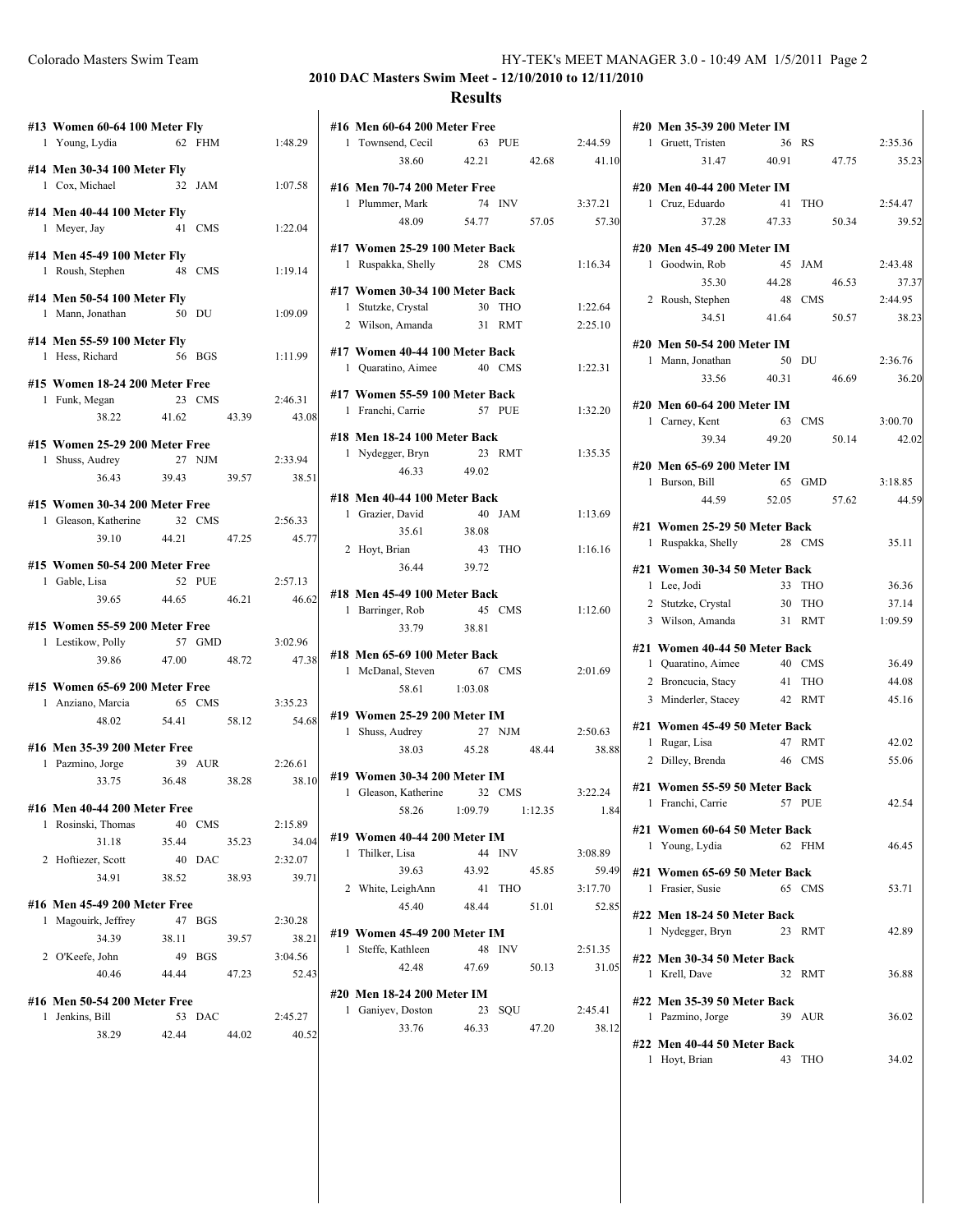|   | (#22 Men 40-44 50 Meter Back)                     |             |            |         |
|---|---------------------------------------------------|-------------|------------|---------|
|   | 2 Grazier, David                                  | 40 JAM      |            | 34.31   |
|   | 3 Cusack, Clif                                    |             | 41 RMT     | 37.54   |
|   | #22 Men 50-54 50 Meter Back                       |             |            |         |
|   | 1 Lehrer, Mark                                    |             | 53 CMS     | 36.24   |
|   | 2 Reetz, Eric                                     |             | 50 CMS     | 46.86   |
|   | #22 Men 60-64 50 Meter Back                       |             |            |         |
|   | 1 Townsend, Cecil                                 |             | 63 PUE     | 40.26   |
|   | 2 Tutzauer, Wayne                                 |             | 61 DAC     | 1:10.22 |
|   |                                                   |             |            |         |
|   | #22 Men 80-84 50 Meter Back<br>1 Ouirke, Terrence |             | 81 GMD     | 1:12.98 |
|   |                                                   |             |            |         |
|   | #23 Women 25-29 100 Meter Free                    |             |            |         |
|   | 1 Shuss, Audrey                                   |             | 27 NJM     | 1:10.38 |
|   | 33.86                                             | 36.52       |            |         |
|   | #23 Women 30-34 100 Meter Free                    |             |            |         |
|   | 1 Lee, Jodi                                       |             | 33 THO     | 1:07.95 |
|   | 32.67                                             | 35.28       |            |         |
|   | 2 Stutzke, Crystal                                |             | 30 THO     | 1:15.60 |
|   | 34.97                                             | 40.63       |            |         |
|   | 3 Wilson, Amanda                                  |             | 31 RMT     | 2:07.80 |
|   | $1:02.25$ $1:05.55$                               |             |            |         |
|   | #23 Women 40-44 100 Meter Free                    |             |            |         |
| 1 | Thilker, Lisa                                     |             | 44 INV     | 1:14.95 |
|   | 35.68                                             | 39.27       |            |         |
|   | 2 White, LeighAnn                                 |             | 41 THO     | 1:17.81 |
|   | 37.54                                             | 40.27<br>41 | THO        | 1:25.27 |
|   | 3 Broncucia, Stacy<br>40.23                       | 45.04       |            |         |
|   |                                                   |             |            |         |
|   | #23 Women 45-49 100 Meter Free                    |             |            |         |
|   | 1 Rugar, Lisa                                     |             | 47 RMT     | 1:21.93 |
|   | 38.51                                             | 43.42       |            |         |
|   | #23 Women 50-54 100 Meter Free                    |             |            |         |
|   | 1 Gable, Lisa                                     |             | 52 PUE     | 1:18.10 |
|   | 37.40 40.70                                       |             |            |         |
|   | #24 Men 18-24 100 Meter Free                      |             |            |         |
| 1 | Nydegger, Bryn                                    | 23          | RMT        | 1:16.00 |
|   | 35.18                                             | 40.82       |            |         |
|   | #24 Men 30-34 100 Meter Free                      |             |            |         |
|   | 1 Cox, Michael                                    |             | 32 JAM     | 1:02.62 |
|   | #24 Men 35-39 100 Meter Free                      |             |            |         |
|   | 1 Gruett, Tristen                                 | 36          | RS         | 1:01.44 |
|   | 2 Vierling, Steve                                 | 35          | DU         | 1:19.50 |
|   |                                                   |             |            |         |
| 1 | #24 Men 40-44 100 Meter Free<br>Rosinski, Thomas  | 40          | CMS        | 59.54   |
|   | 2 Hoftiezer, Scott                                | 40          | DAC        | 1:08.11 |
|   | 3 Meyer, Jay                                      | 41          | <b>CMS</b> | 1:08.69 |
|   | 4 Cruz, Eduardo                                   | 41          | THO        | 1:11.16 |
|   |                                                   |             |            |         |

# **#24 Men 45-49 100 Meter Free**

1 Lowe, Todd 48 CMS 1:16.51

 $\mathbf{I}$ 

### **2010 DAC Masters Swim Meet - 12/10/2010 to 12/11/2010 Results**

 $40.26$  $1:10.22$ 

 $1:15.60$ 

 $2:07.80$ 

 $1:18.10$ 

 $1:16.00$ 

 $1:01.44$  $1:19.50$ 

59.54  $1:08.11$  $1:08.69$  $1:11.16$ 

|                          | #24 Men 50-54 100 Meter Free    |                 |            |         |
|--------------------------|---------------------------------|-----------------|------------|---------|
|                          | 1 Wright, Tom                   | 52 DAC          |            | 1:09.16 |
|                          | 2 Jenkins, Bill                 | 53 DAC          |            | 1:10.01 |
|                          | #24 Men 70-74 100 Meter Free    |                 |            |         |
| 5                        | 1 Plummer, Mark                 | 74 INV          |            | 1:33.00 |
|                          | 2 King, William                 | 71 GMD          |            | 1:35.84 |
| 5                        | 45.17                           | 50.67           |            |         |
|                          | #24 Men 80-84 100 Meter Free    |                 |            |         |
|                          | 1 Quirke, Terrence              | 81 GMD          |            | 2:13.11 |
| ì                        | 1:01.97                         | 1:11.14         |            |         |
|                          | #25 Women 30-34 50 Meter Breast |                 |            |         |
|                          | 1 Wilson, Amanda                | 31 RMT          |            | 1:07.92 |
| ì                        | #25 Women 40-44 50 Meter Breast |                 |            |         |
|                          | 1 Minderler, Stacey 42 RMT      |                 |            | 51.15   |
|                          | #25 Women 45-49 50 Meter Breast |                 |            |         |
|                          | 1 Steffe, Kathleen              | 48 INV          |            | 43.03   |
| )                        | 2 Rugar, Lisa                   | 47 RMT          |            | 49.64   |
|                          | 3 Dilley, Brenda                | 46 CMS          |            | 54.79   |
| )                        | #25 Women 50-54 50 Meter Breast |                 |            |         |
|                          | 1 Gable, Lisa                   | 52 PUE          |            | 46.42   |
|                          | #25 Women 55-59 50 Meter Breast |                 |            |         |
| $\overline{\phantom{a}}$ | 1 Lestikow, Polly               | 57 GMD          |            | 53.99   |
|                          | #25 Women 60-64 50 Meter Breast |                 |            |         |
| l,                       | 1 Young, Lydia                  | 62 FHM          |            | 53.04   |
| 7                        | #25 Women 65-69 50 Meter Breast |                 |            |         |
|                          | 1 Frasier, Susie                | 65 CMS          |            | 54.70   |
|                          | #26 Men 18-24 50 Meter Breast   |                 |            |         |
|                          | 1 Ganiyev, Doston               | 23 SQU          |            | 33.96   |
|                          | 2 Nydegger, Bryn                | 23 RMT          |            | 41.63   |
|                          | #26 Men 30-34 50 Meter Breast   |                 |            |         |
| )                        | 1 Jmieff, Jamie                 | 31 DAC          |            | 38.13   |
|                          | 2 Krell, Dave                   | 32 <sup>2</sup> | <b>RMT</b> | 39.93   |
|                          | #26 Men 40-44 50 Meter Breast   |                 |            |         |
| )                        | 1 Grotke, Greg 42 DAC           |                 |            | 32.78   |
|                          | 2 Cusack, Clif                  | 41 RMT          |            | 44.66   |
|                          | #26 Men 45-49 50 Meter Breast   |                 |            |         |
| ֦֧ׅ֚֡֝                   | 1 O'Keefe, John                 | 49 BGS          |            | 44.33   |
|                          | #26 Men 55-59 50 Meter Breast   |                 |            |         |
|                          | 1 Hess, Richard                 | 56 BGS          |            | 36.08   |
| )                        | #26 Men 65-69 50 Meter Breast   |                 |            |         |
|                          | 1 McDanal, Steven               | 67 CMS          |            | 48.95   |
| Į                        | #26 Men 70-74 50 Meter Breast   |                 |            |         |
|                          | 1 King, William                 | 71 GMD          |            | 48.62   |
| )                        | #26 Men 75-79 50 Meter Breast   |                 |            |         |
| ,                        | 1 Patten, Bob                   | 76              | DAC        | 51.27   |
|                          |                                 |                 |            |         |

| #26 Men 80-84 50 Meter Breast    |                  |         |
|----------------------------------|------------------|---------|
| 1 Quirke, Terrence               | 81 GMD           | 1:17.43 |
|                                  |                  |         |
| #29 Women 40-44 100 Meter IM     |                  |         |
| 1 Quaratino, Aimee               | 40 CMS           | 1:20.45 |
| 2 Broncucia, Stacy               | 41<br><b>THO</b> | 1:35.75 |
| 3 Minderler, Stacey              | 42 RMT           | 1:36.58 |
| #29 Women 45-49 100 Meter IM     |                  |         |
| 1 Rugar, Lisa                    | 47 RMT           | 1:34.99 |
|                                  |                  |         |
| #29 Women 60-64 100 Meter IM     |                  |         |
| 1 Young, Lydia                   | 62 FHM           | 1:40.88 |
|                                  |                  |         |
| #30 Men 30-34 100 Meter IM       |                  |         |
| 1 Krell, Dave                    | 32<br>RMT        | 1:20.67 |
| #30 Men 40-44 100 Meter IM       |                  |         |
| Hoyt, Brian<br>$\mathbf{1}$      | 43<br><b>THO</b> | 1:17.03 |
| 2 Grazier, David                 | <b>JAM</b><br>40 | 1:17.68 |
|                                  | 41               |         |
| 3 Meyer, Jay                     | <b>CMS</b>       | 1:18.95 |
| 4 Cusack, Clif                   | 41<br><b>RMT</b> | 1:22.32 |
| #30 Men 45-49 100 Meter IM       |                  |         |
| 1 Barringer, Rob                 | 45<br>CMS        | 1:08.29 |
| 2 Magouirk, Jeffrey              | 47<br>BGS        | 1:25.81 |
| 3 O'Keefe, John                  | 49<br><b>BGS</b> | 1:36.73 |
|                                  |                  |         |
| #30 Men 50-54 100 Meter IM       |                  |         |
| 1 Leo, Mark                      | 50<br><b>CMS</b> | 1:11.85 |
| 2 Mann, Jonathan                 | 50<br>DU         | 1:13.27 |
| 3 Reetz, Eric                    | 50<br><b>CMS</b> | 1:39.35 |
|                                  |                  |         |
| #30 Men 60-64 100 Meter IM       |                  |         |
| 1 Carney, Kent                   | 63<br><b>CMS</b> | 1:23.42 |
| 2 Townsend, Cecil                | 63<br><b>PUE</b> | 1:29.37 |
|                                  |                  |         |
| #30 Men 70-74 100 Meter IM       |                  |         |
| 1 King, William                  | 71<br><b>GMD</b> | 1:51.76 |
| 2 Plummer, Mark                  | 74<br><b>INV</b> | 1:57.95 |
| #31 Women 50-54 100 Meter Breast |                  |         |
| 1 Gable, Lisa                    | 52 PUE           | 1:38.88 |
|                                  |                  |         |
| #31 Women 55-59 100 Meter Breast |                  |         |
| 1 Lestikow, Polly                | 57 GMD           | 2:01.33 |
| #32 Men 18-24 100 Meter Breast   |                  |         |
| 1 Ganiyev, Doston                | 23 SOU           |         |
|                                  |                  | 1:18.93 |
| #32 Men 30-34 100 Meter Breast   |                  |         |
| 1 Cox, Michael                   | 32<br><b>JAM</b> | 1:20.92 |
|                                  |                  |         |
| #32 Men 40-44 100 Meter Breast   |                  |         |
| 1 Grotke, Greg                   | 42 DAC           | 1:12.94 |
| #32 Men 45-49 100 Meter Breast   |                  |         |
| 1 Goodwin, Rob                   | 45 JAM           | 1:20.47 |
|                                  |                  |         |
| #32 Men 65-69 100 Meter Breast   |                  |         |
| 1 McDanal, Steven                | 67 CMS           | 2:12.63 |
|                                  |                  |         |
| #32 Men 70-74 100 Meter Breast   |                  |         |
| King, William<br>1               | 71<br>GMD        | 1:55.73 |